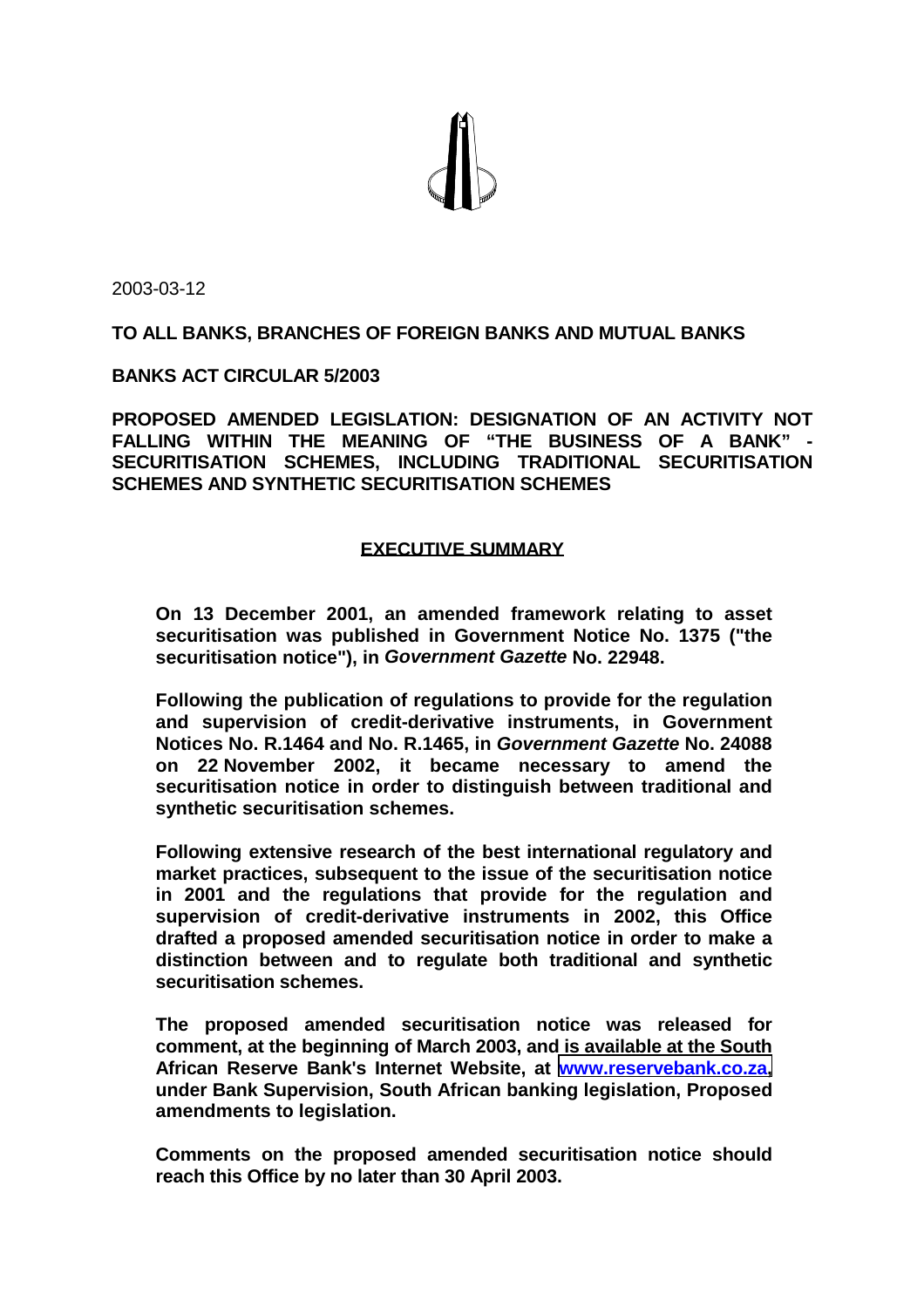# **1. INTRODUCTION**

On 13 December 2001, an amended framework relating to asset securitisation was published in Government Notice No. 1375 ("the securitisation notice"), in *Government Gazette* No. 22948. In terms of the securitisation notice, banks may participate in, amongst other things, a securitisation scheme in a primary role, that is, as an originator, a remote originator, a sponsor or a repackager, or in a secondary role, that is, as a servicing agent, a provider of a creditenhancement facility or a liquidity facility, an underwriter or a purchaser of senior commercial paper.

Following the publication of regulations to provide for the regulation and supervision of credit-derivative instruments, in Government Notices No. R.1464 and No. R.1465, in *Government Gazette* No. 24088 on 22 November 2002, it became necessary to amend the securitisation notice in order to distinguish between traditional and synthetic securitisation schemes.

A traditional securitisation scheme involves the legal and economic transfer of assets to a special-purpose institution that issues asset-backed securities that are claims against a specific asset pool. Different classes of asset-backed security are issued, and each class has a different priority claim on the cash flows originating from the underlying pool of assets.

A synthetic securitisation scheme, on the other hand, refers to a structured transaction whereby an institution uses a portfolio credit-derivative instrument to tranche and transfer the credit risk and/or market risk associated with a specified pool of assets to a special-purpose institution. The resulting credit exposures have different levels of seniority.

# **2. ISSUE OF PROPOSED AMENDED SECURITISATION NOTICE**

Following extensive research of the best international regulatory and market practices subsequent to the issue of the securitisation notice in 2001 and the regulations that provide for the regulation and supervision of credit-derivative instruments in 2002, this Office drafted a proposed amended securitisation notice in order to make a distinction between and to regulate both traditional and synthetic securitisation schemes.

This Office is of the opinion that the proposed amendment to the securitisation notice creates an environment that will allow for a strong corporate-debt market to develop in the South African capital market.